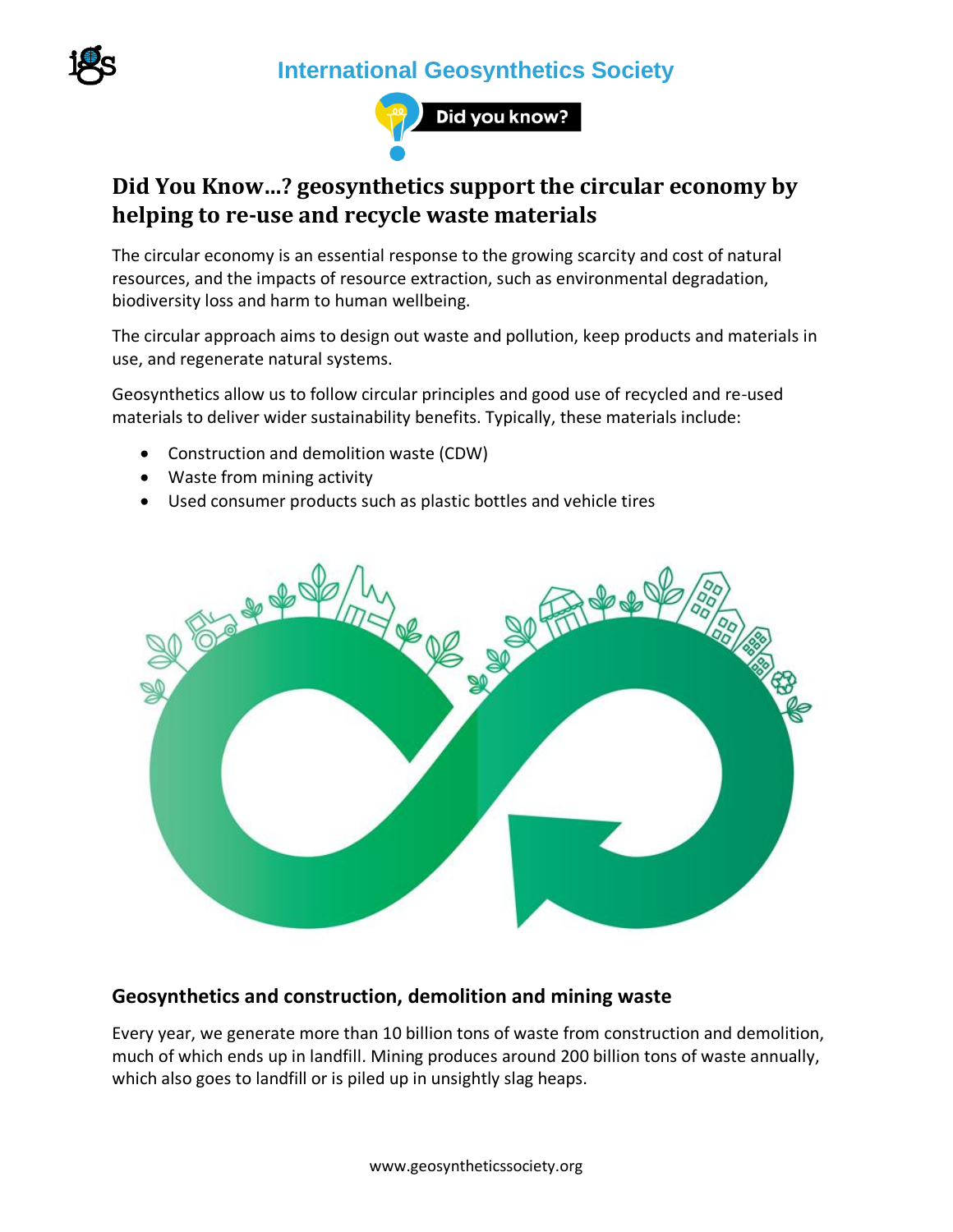

# **International Geosynthetics Society**



Combined with geosynthetics we can:

- Re-use CDW as infill to construct unpaved roads on soft ground, reducing landfill and the need for quarried stone
- Construct more stable slopes, for example in railway cuttings, using a geosynthetic/CDW system
- Create a sub-ballast layer for railways by blending geosynthetics with fine mining waste mixed with local soils. This increases track stiffness, reduces maintenance and cuts demand for quarried ballast

#### **Geosynthetics and consumer waste**

Each year hundreds of millions of tires are manufactured. After use they are often discarded in stockpiles that are prone to fire, releasing toxic fumes. And many of the one million plastic bottles sold every minute end up in our waterways and oceans. Both these waste materials have valuable qualities that can be unlocked with geosynthetics.

Geosynthetics can:

- Be used alongside waste tires or compressed plastic bottles to form drainage systems in landfill sites, where these materials are already abundant. Testing shows a greater discharge capacity compared to traditional gravel layers.
- Be used with baled tires to construct river flood defenses
- Be used to build infiltration trenches that reduce flood risk in urban areas when used with plastic bottles

#### **Geosynthetics in the recycling economy**

Geosynthetic products can be made from recycled materials. For example:

- Waste tires can be converted into rubber grains and used to manufacture geosynthetics, with savings in the use of bentonite, which would otherwise have to be mined and transported in bulk
- Geosynthetics products designed to strengthen road asphalt and extend road lifetimes can be manufactured from 100% recycled plastic originating from bottles

And such geosynthetics products can themselves be recycled at the end of their useful life, typically through milling and re-manufacture.